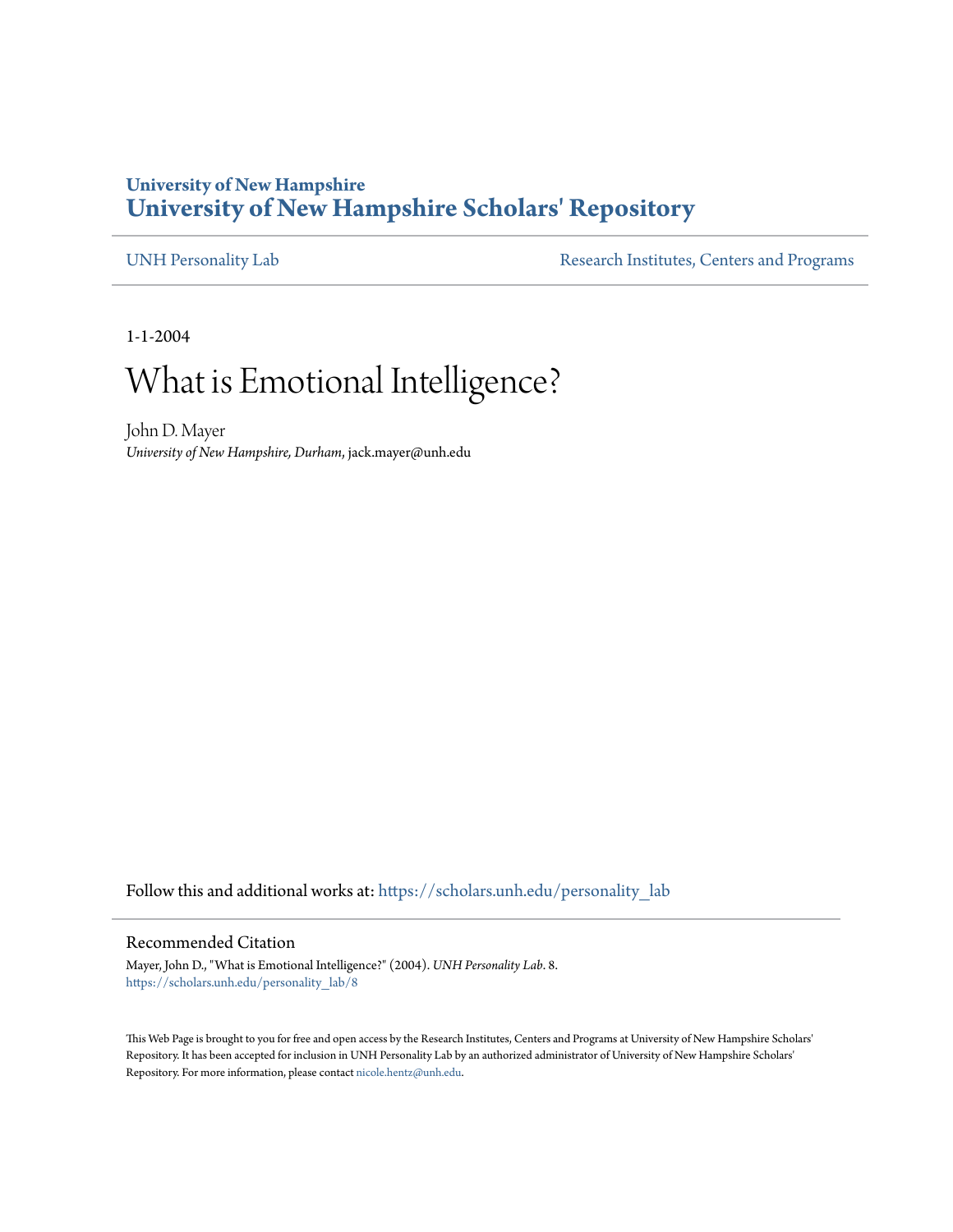What is Emotional Intelligence?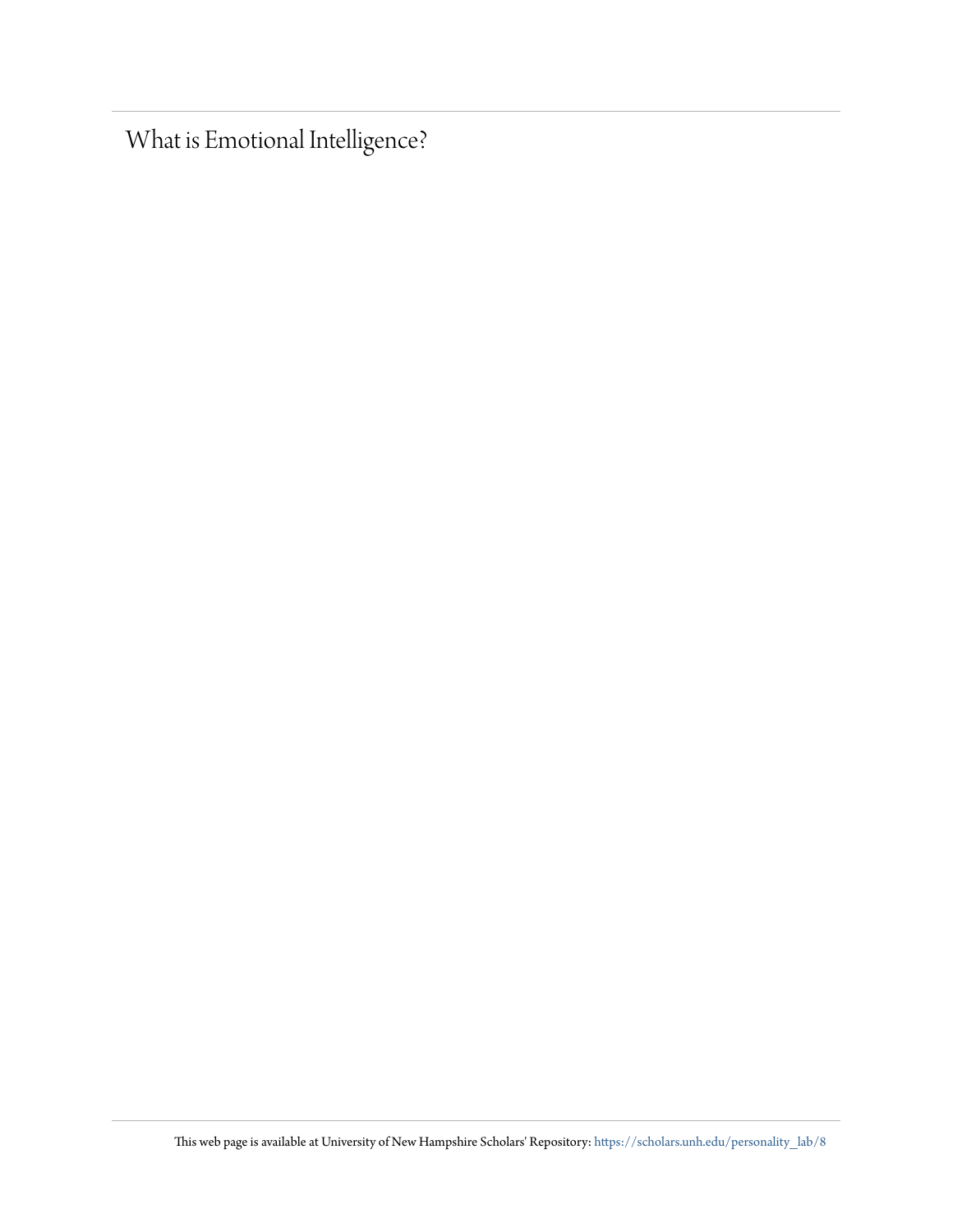# What Is Emotional Intelligence?

# Contents

<span id="page-2-0"></span>

| Relation of the Branch Models of Emotional Intelligence to Journalistic Coverage of Emotional |  |
|-----------------------------------------------------------------------------------------------|--|
|                                                                                               |  |
|                                                                                               |  |
|                                                                                               |  |
|                                                                                               |  |
|                                                                                               |  |
|                                                                                               |  |
|                                                                                               |  |
|                                                                                               |  |
|                                                                                               |  |
|                                                                                               |  |
|                                                                                               |  |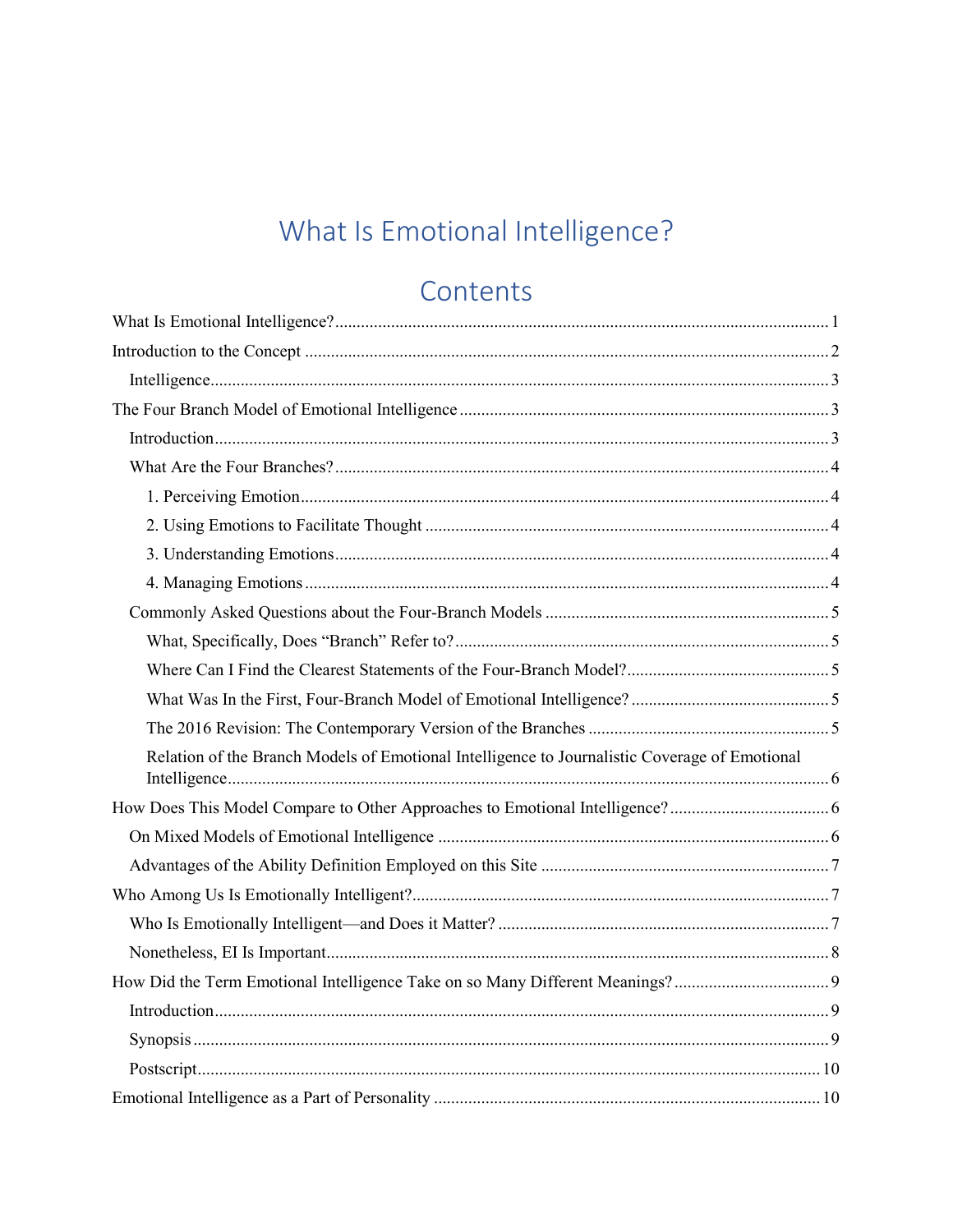## Introduction to the Concept

<span id="page-3-0"></span>There are many possible definitions of emotional intelligence, and many definitions can be found on the Internet. Many of these definitions stem from the popularizations of emotional intelligence found in the popular press and in popular books...

A clear and scientifically useful definition of emotional intelligence, however, is recognizeable because it takes the terms *emotion* and *intelligence* seriously. That is, the meaning of *emotional intelligence* has something specific to do with the intelligent intersection of the emotions and thoughts. For example: *Emotional intelligence* represents an ability to validly reason with emotions and to use emotions to enhance thought. Earlier, we had written that:

We define EI as the capacity to reason about emotions, and of emotions to enhance thinking. It includes the abilities to accurately perceive emotions, to access and generate emotions so as to assist thought, to understand emotions and emotional knowledge, and to reflectively regulate emotions so as to promote emotional and intellectual growth (Mayer, Salovey & Caruso, 2004, p. 197).

Here is another definition my colleagues and I have employed: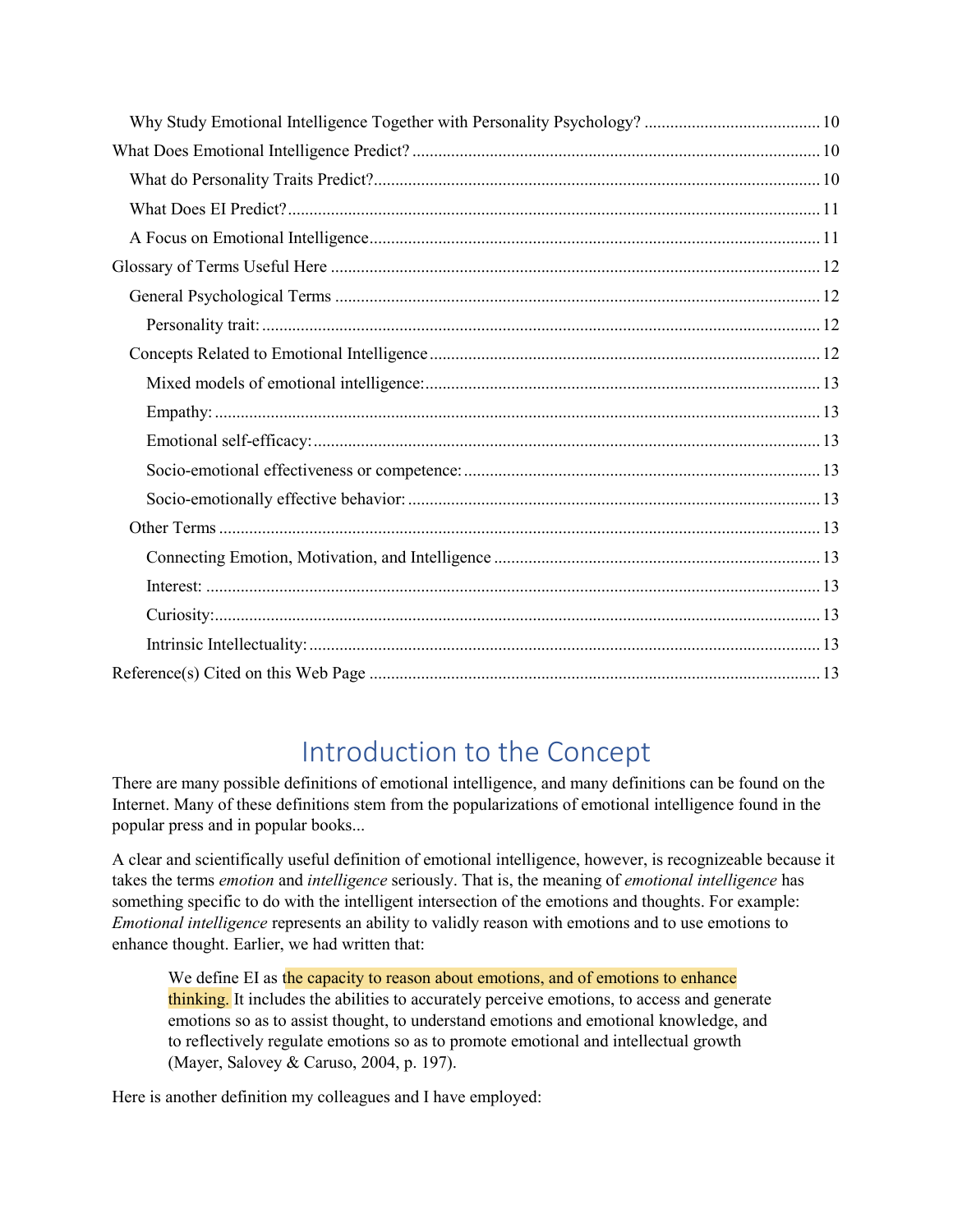Emotional intelligence refers to an ability to recognize the meanings of emotion and their relationships, and to reason and problem-solve on the basis of them. Emotional intelligence is involved in the capacity to perceive emotions, assimilate emotion-related feelings, understand the information of those emotions, and manage them (Mayer, Caruso & Salovey, 1999, p. 267).

In this model, *emotion* refers to a feeling state (including physiological responses and cognitions) that conveys information about relationships. For example, happiness is a feeling state that also conveys information about relationships -- typically, that one would like to join with others. Similarly, fear is a feeling state that corresponds to a relationship -- the urge to flee others

## <span id="page-4-0"></span>Intelligence

In this model, *intelligence* refers to the capacity to reason validly about information.

This use of the term *emotional intelligence* in this fashion is consistent with scientific literature in the fields of intelligence, personality psychology, and emotions. For example:

- *Verbal intelligence* concerns the mental ability to reason with and about verbal information, and of verbal knowledge to enhance thought.
- *Spatial intelligence* concerns the mental ability to reason with and about spatial information (i.e., the shape of objects and their orientation in space), and of spatial knowledge to enhance thought.
- and so on

For more information about our specific conception of emotional intelligence—the four-branch ability model—see the web page on the Four Branch Model of emotional intelligence.

For a comparison of this model to the more popular definitions, see How Does This Model Compare to Other Approaches....?

# The Four Branch Model of Emotional Intelligence

### <span id="page-4-2"></span><span id="page-4-1"></span>Introduction

The four-branch model of emotional intelligence describes four areas of capacities or skills that collectively describe many of areas of emotional intelligence (Mayer & Salovey, 1997). More specifically, this model defines emotional intelligence as involving the abilities to:

- accurately perceive emotions in oneself and others
- use emotions to facilitate thinking
- understand emotional meanings, and
- manage emotions

By the late 1980's, psychologists, evolutionary biologists, psychiatrists, computer scientists, and others, had identified a number of human capacities involved in identifying and understanding emotions. These human capacities—involving *emotional information processing*—had been examined in scores of research articles.

One means of organizing the many research contributions was to divide them into different areas according to the nature of the abilities they examined. In 1990, Salovey and I proposed that these abilities made up a unitary *emotional intelligence*. We further suggested that emotional intelligence (and the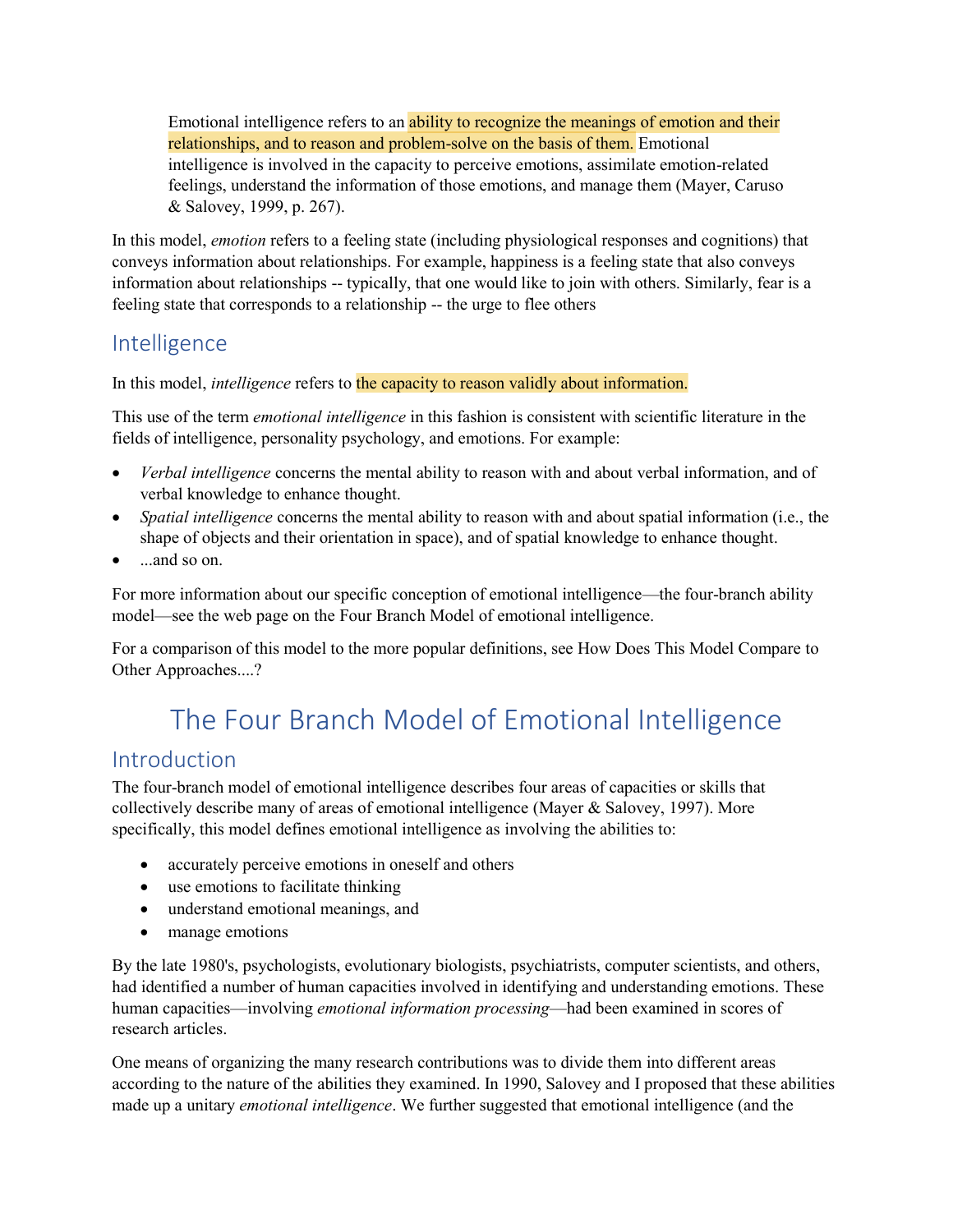research that pertained to it) could be divided into three broad areas (and further sub-areas), as shown in Figure 1 of Salovey & Mayer (1990). After further reviews, we saw the need to add an additional area. The full four-branch model was published in 1997 in Figure 1.1 of a 1997 that revised and clarified the model in important ways (Mayer & Salovey, 1997).

## <span id="page-5-0"></span>What Are the Four Branches?

#### <span id="page-5-1"></span>1. Perceiving Emotion

The initial, most basic, area has to do with the nonverbal reception and expression of emotion. Evolutionary biologists and psychologists have pointed out that emotional expression evolved in animal species as a form of crucial social communication. Facial expressions such as happiness, sadness, anger, and fear, were universally recognizable in human beings. Emotions researchers, evolutionary biologists, specialists in nonverbal behavior, and others, have made tremendous inroads into understanding how human beings recognize and express emotions. The capacity to accurately perceive emotions in the face or voice of others provides a crucial starting point for more advanced understanding of emotions. $\langle p \rangle$ 

### <span id="page-5-2"></span>2. Using Emotions to Facilitate Thought

The second area appeared every bit as basic as the first. This was the capacity of the emotions to enter into and guide the cognitive system and promote thinking. For example, cognitive scientists pointed out that emotions prioritize thinking. In other words: something we respond to emotionally, is something that grabs our attention. Having a good system of emotional input, therefore, should helped direct thinking toward matters that are truly important. As a second example, a number of researchers have suggested that emotions are important for certain kinds of creativity to emerge. For example, both mood swings, and positive moods, have been implicated in the capacity to carry out creative thought. $\langle p \rangle$ 

#### <span id="page-5-3"></span>3. Understanding Emotions

Emotions convey information: Happiness usually indicates a desire to join with other people; anger indicates a desire to attack or harm others; fear indicates a desire to escape, and so forth. Each emotion conveys its own pattern of possible messages, and actions associated with those messages. A message of anger, for example, may mean that the individual feels treated unfairly. The anger, in turn, might be associated with specific sets of possible actions: peacemaking, attacking, retribution and revenge-seeking, or withdrawal to seek calmness. Understanding emotional messages and the actions associated with them is one important aspect of this area of skill.

Once a person can identify such messages and potential actions, the capacity to reason with and about those emotional messages and actions becomes of importance as well. Fully understanding emotions, in other words, involves the comprehension of the meaning of emotions, coupled with the capacity to reason about those meanings. It is central to this group of emotionally intelligent skills.

(For a more advanced discussion of emotional information, see the section, please see the section *Similarities and Differences Between Emotional and Cognitive Information* in Mayer, Salovey, Caruso & Sitarenios, 1991, 236).

### <span id="page-5-4"></span>4. Managing Emotions

Finally, emotions often can be managed. A person needs to understand emotions convey information. To the extent that it is under voluntary control, a person may want to remain open to emotional signals so long as they are not too painful, and block out those that are overwhelming. In between, within the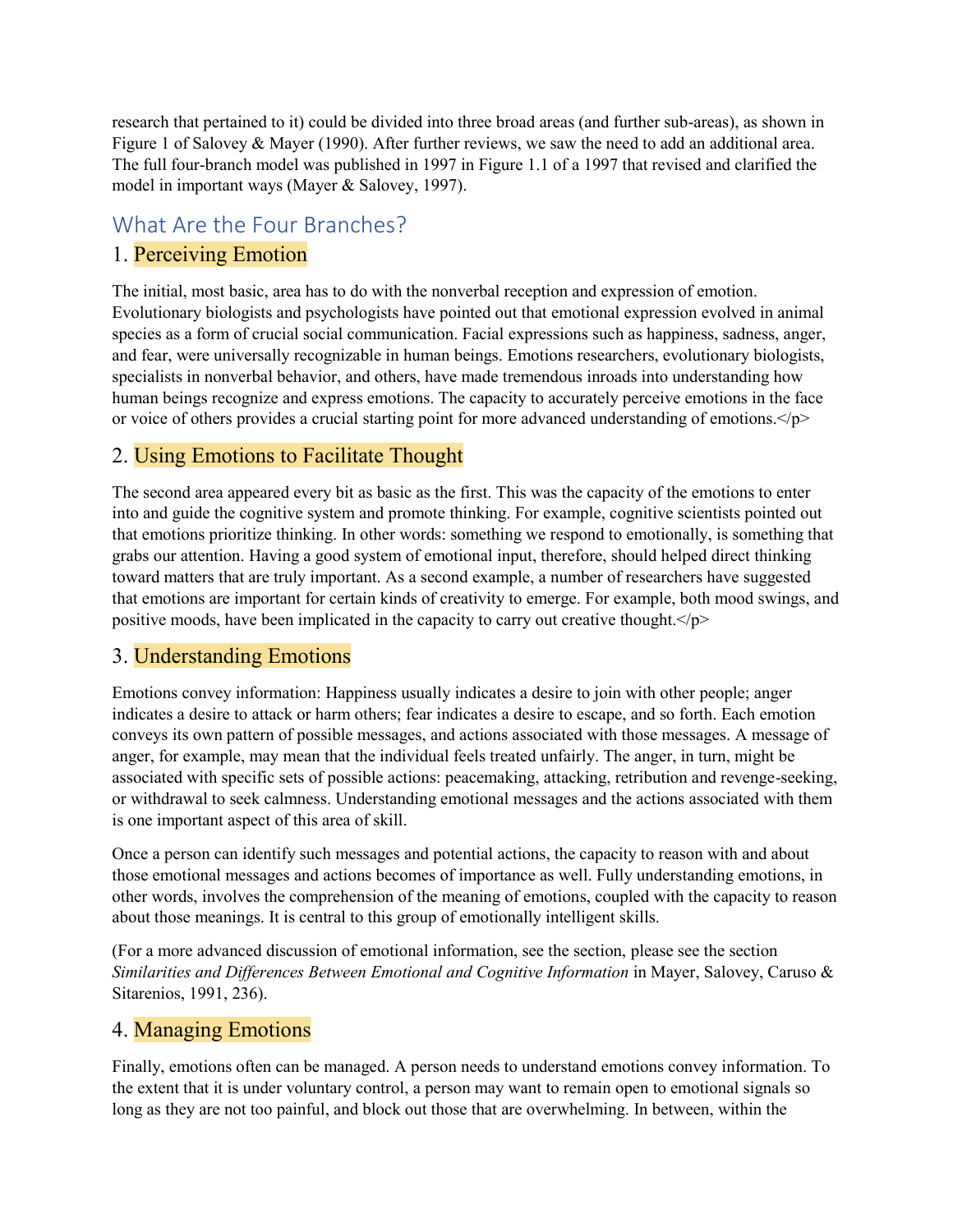person's emotional comfort zone, it becomes possible to regulate and manage one's own and others' emotions so as to promote one's own and others' personal and social goals. The means and methods for emotional self-regulation has become a topic of increasing research in this decade.

## <span id="page-6-1"></span><span id="page-6-0"></span>Commonly Asked Questions about the Four-Branch Models What, Specifically, Does "*Branch*" Refer to?

The term *branch* in relation to the four-branch model came into use in reference to the figures that presented the precursor and present models. Figures in Mayer & Salovey, 1997 and Salovey & Mayer, 1990, contained lines that branched off from a central point of emotional intelligence.

### <span id="page-6-2"></span>Where Can I Find the Clearest Statements of the Four-Branch Model?

The initial model of emotional intelligence in Salovey & Mayer, 1990 was a precursor to the Four-Branch model: The 1990 model could be referred to, in retrospect, as a *three-branch model* in that the tree consisted of three main branches.

The first statement of the 4-branch theory (a.k.a., *ability model of emotional intelligence*) was described in Mayer & Salovey, 1997; it was substantially revised and refined in Mayer, Caruso & Salovey (2016). Each iteration of the model, from 1990 three-branch model to the 1996 four-branch model to the updated four-branch of 2016 brought additional (or somewhat refined) meaning to the model.

### <span id="page-6-3"></span>What Was In the First, Four-Branch Model of Emotional Intelligence?

The 1997 version of our emotional-intelligence model (Mayer & Salovey, 1997), expanded our original three-branches of skills related to emotional intelligence to four, gave them equal weight, and arranged the branches of skills from those most specifically related to the emotions-area (perceiving emotions) to the areas more generally related to personality (managing emotions).

Also in the 1997 model, we introduced four more specific skills within each branch that we suggested might follow a developmental course from the simplest skills, which were close to the branch's offshoot from the trunk, to later-developing skills that were placed near the outer portion of the limb. Within each branch, that is, we distinguished skills that could be identified as most early-developing (e.g., in childhood), and skills that potentially awaited greater the individual's maturity to develop.

#### <span id="page-6-4"></span>The 2016 Revision: The Contemporary Version of the Branches

In 2016, we revised the branches a second time (Mayer, Caruso & Salovey, 2016). In this second revision, each branch's content was expanded to reflect new individual skills related to emotional intelligence that had been uncovered over the previous decade or so of research. We had begun by identifying 10 or so specific abilities related to emotional intelligence in our original 1990 three-branch model, based on a comprehensive review of the relevant empirical research literature at the time. By 1997, we expanded our count to include 16 skills (thanks to advances in research in the area), and by 2016, based on new research, we could identify 25 specific abilities.

In a further refinement of the model, we clarified that we were arranging abilities within branches roughly according to a simple-versus-complex ordering, recognizing that the developmental research in the area was often still in its early stages and insufficient to warrant any broad developmental claims.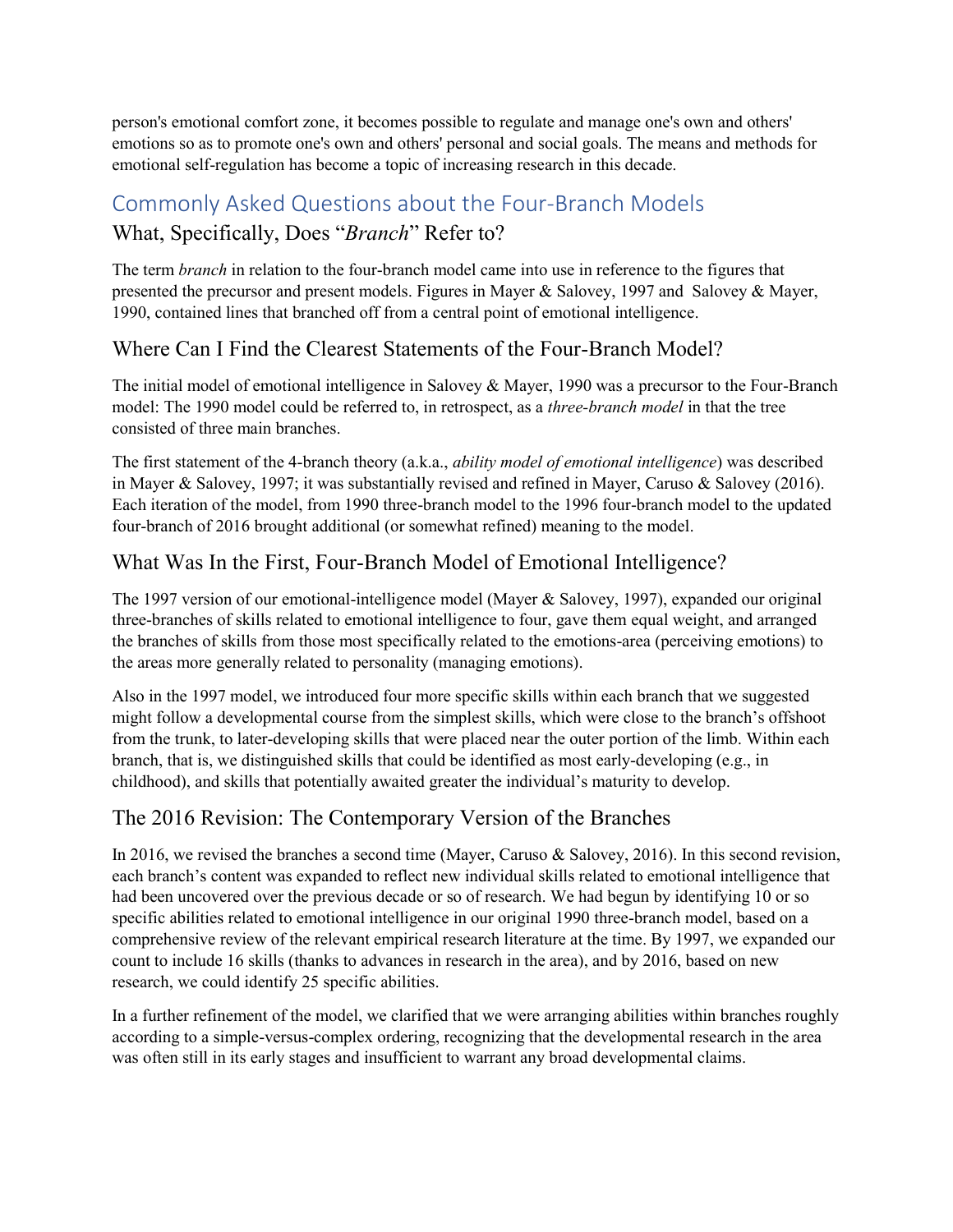And finally, we further clarified in 2016 that we regarded the four branches as defining the *problemsolving areas* of emotional intelligence, and not necessarily as predicting the factor-structure of the mental abilities that people brought to problem-solving in the area. (This latter point clarifies an important technical issue that is quite relevant to intelligence researchers who work in the area. It is, however, less relevant to a general understanding of the scope and importance of the overall mental ability).

## <span id="page-7-0"></span>Relation of the Branch Models of Emotional Intelligence to Journalistic Coverage of Emotional Intelligence

Daniel Goleman, the journalist most responsible for the popular understanding(s) of emotional intelligence, relied on our first formal model of emotional intelligence—the 1990 model—for his work. His representation of the model in his first book on the subject was quite a bit broader and more expansive than our original (Goleman, 1995, p. 43).

Dr. Goleman's book is a lively, entertaining journalistic account that covers many interesting studies. His enlargement of our model, however, had the unfortunate effect, of suggesting to some that nearly every human style or capacity that was not IQ itself was a part of emotional intelligence. These included motives, social skills, all forms of self-regulation, and warmth, among many other attributes. The problem with this idea is that those different psychological qualities are separate and independent from one another—both conceptually and empirically (for example, they don't correlate empirically). Moreover, most of the qualities he wrote about have little to do directly and specifically either with emotion or intelligence. For that reason, my colleagues and I first labeled such models as *mixed models* (for example, in Mayer & Salovey, 2000), because the models mix together many attributes unrelated to emotion, intelligence, or emotional intelligence, in with the emotional intelligence concept.

# <span id="page-7-1"></span>How Does This Model Compare to Other Approaches to Emotional Intelligence?

## <span id="page-7-2"></span>On Mixed Models of Emotional Intelligence

Many web sites and popular books on emotional intelligence use quite different definitions of emotional intelligence than the one used here. For example, one well-known model by Daniel Goleman (1998) includes over 25 characteristics of emotional intelligence -- everything from emotional self-awareness (which the model featured here includes as well) -- to such diverse qualities as teamwork and collaboration, service orientation, initiative, and achievement motivation (which the model here does not include).

Traits such as teamwork and collaboration, service orientation, initiative, and achievement motivation certainly are important personality traits. An important question to ask, however, is whether they have anything to do either with emotion, intelligence, or their combination.

Models that mix together emotional intelligence qualities with other personality traits unrelated to either emotion or intelligence are often referred to as *mixed models* of emotional intelligence. (Alternatively, they can be considered broad models of personality traits). The term *mixed model* stems from the fact that the models mix together the core idea of emotional intelligence with a variety of other personality traits.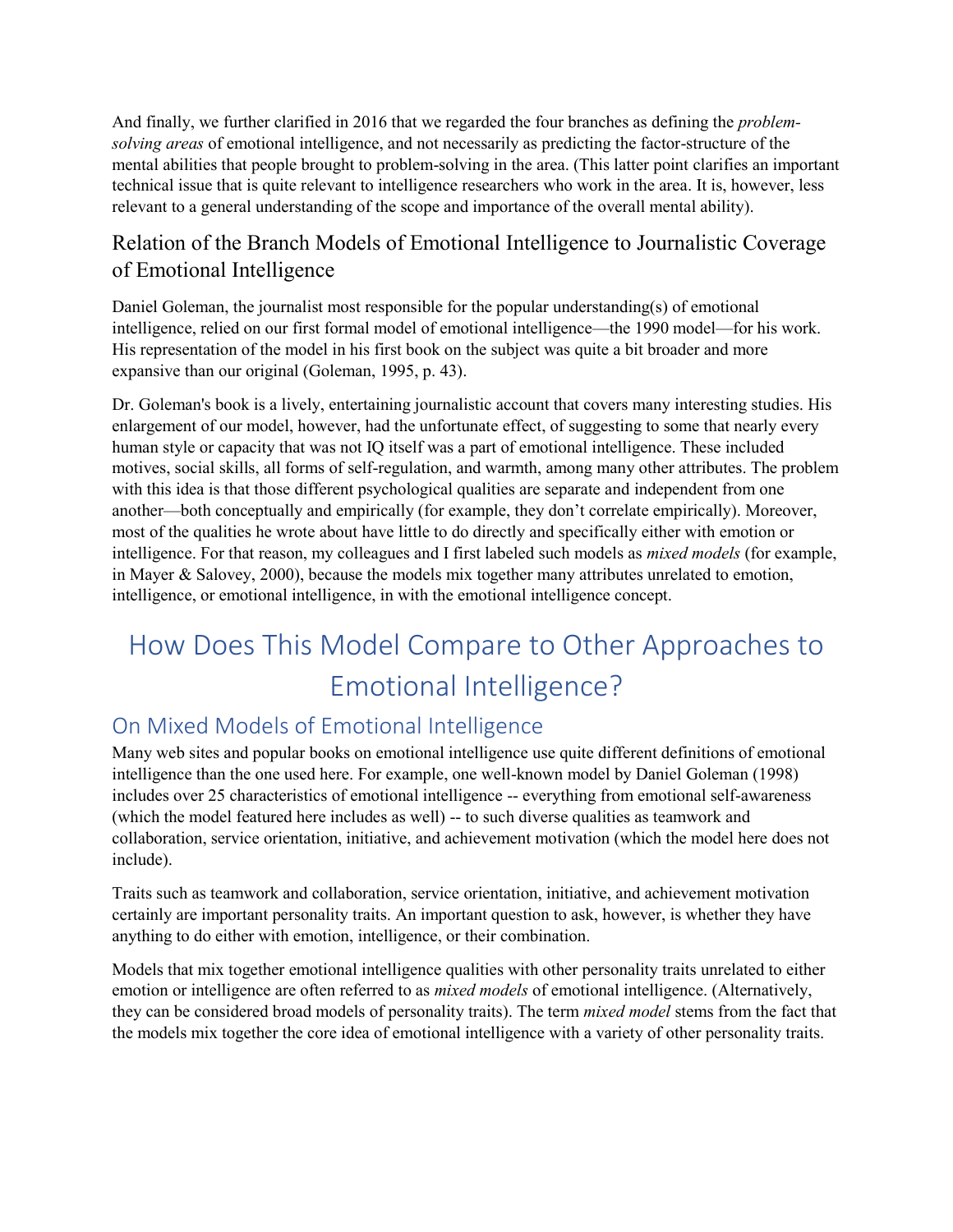## <span id="page-8-0"></span>Advantages of the Ability Definition Employed on this Site

The scientific advantages of the unitary, more cohesive, ability-model definition used here are many. The definition does *not* include such valuable personality characteristics as achievement orientation or initiative found in the mixed models, for the simple reason that those attributes are conceptually distinct and are not directly related either to emotion or intelligence.

The ability (or four-branch) definition used here emphasizes that emotional intelligence involves the ability to reason with and about emotions, and the capacity of emotion to enhance thought. The clarity of conceptualization and terminology surrounding the ability definition of EI ensures that scientists and practitioners can:

- clearly communicate to others what they are measuring/studying $\langle p \rangle$
- clearly integrate what is being studied with other variables (such as achievement motivation) that have their own, discrete, research programs within the scientific literature
- clearly distinguish what one is measuring from other valuable and important personality variables
- employ measures (i.e., psychological tests) based on the definition with reasonable certainty that such measures will assess the same attribute (because it is clearly defined)

Measures of emotional intelligence using this definition, even when developed in different laboratories, are likely to correlate highly with one another (assuming they are well constructed. When the measure constructed according to this theory and principlles, and it correlates with an outcome, one can be relatively certain that one knows exactly that it is emotional intelligence as an ability that is related to the outcome (as opposed to some other attribute that has been mixed in)

• respect the known value of other, discrete personality variables such as -- for example -- teamwork, and the need for achievement -- as independent and important predictors of positive outcomes in their own right

For a more detailed discussion of these issues, see Mayer, Salovey, & Caruso, 2000.

## <span id="page-8-2"></span><span id="page-8-1"></span>Who Among Us Is Emotionally Intelligent? Who Is Emotionally Intelligent—and Does it Matter?

Generally speaking, emotional intelligence improves an individual's social effectiveness. The higher the emotional intelligence, the better the social relations. In a recent review, my colleagues and I described the emotionally intelligent person in these terms:

The high EI individual, most centrally, can better perceive emotions, use them in thought, understand their meanings, and manage emotions, than others. Solving emotional problems likely requires less cognitive effort for this individual. The person also tends to be somewhat higher in verbal, social, and other intelligences, particularly if the individual scored higher in the understanding emotions portion of EI. The individual tends to be more open and agreeable than others. The high EI person is drawn to occupations involving social interactions such as teaching and counseling more so than to occupations involving clerical or administrative tasks.

The high EI individual, relative to others, is less apt to engage in problem behaviors, and avoids self-destructive, negative behaviors such as smoking, excessive drinking, drug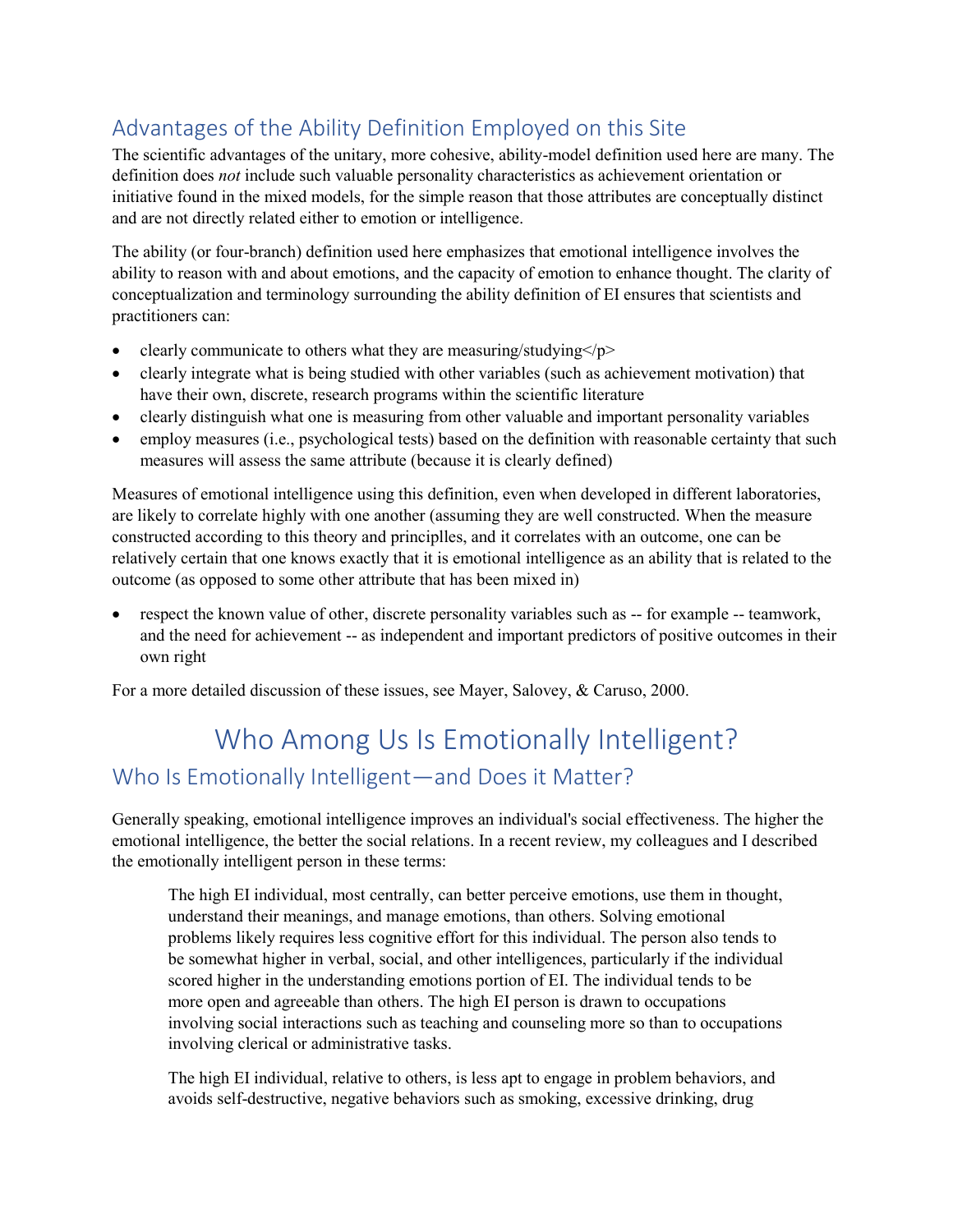abuse, or violent episodes with others. The high EI person is more likely to have possessions of sentimental attachment around the home and to have more positive social interactions, particularly if the individual scored highly on emotional management. Such individuals may also be more adept at describing motivational goals, aims, and missions. Mayer, Salovey, & Caruso, 2004, p. 210).

Note that the specific kind of boost that emotional intelligence gives the individual will be subtle, and as a consequence, require some effort to identify. It will not be exhibited in all social circumstances.

## <span id="page-9-0"></span>Nonetheless, EI Is Important

Some of us accomplish certain tasks with great ease and sophistication; others of us simply can't do those tasks. This is the case with most challenges we face in life. Some of us are great chess players while others of us have trouble just figuring out how the pieces move. Some of us are fabulous conversationalists, while others of us have trouble just saying hello. $\langle p \rangle$ 

Now, the world could do without the game of chess, and the world could do without fabulous conversationalists, but it would be a poorer place for it.

Emotional intelligence is an intelligence having to do with discerning and understanding emotional information. Emotional information is all around us. Emotions communicate basic feeling states from one individual to another -- they signal urgent messages such as  $\&$  quot; let's get together  $\&$  quot;  $\&$  quot;  $\&$  am hurting & quot; or & quot; I'm going to hurt you.  $\&$  quot;  $\&$  p>

What ability tests of emotional intelligence tell us is that only some people can pick up and understand and appreciate the more subtle versions of those messages. That is, only the high EI individual understands the full richness and complexities of these communications.

Emotional information is crucial. It is one of the primary forms of information that human beings process. That doesn't mean that everybody has to process it well. But it does mean that it is circulating around us, and certain people who can pick up on it can perform certain tasks very well that others cannot perform.

We all need emotional intelligence to help us through our emotionally demanding days. Even if we are not emotionally intelligent ourselves, we may rely on those higher in emotional intelligence to guide us.

But guide us to what? What is it that people high in emotional intelligence can see that so many others are blind to? The key to this lies in what those high in emotional intelligence are particularly good at doing themselves.

They're particularly good at establishing positive social relationships with others, and avoiding conflicts, fights, and other social altercations. They're particularly good at understanding psychologically healthy living and avoiding such problems as drugs and drug abuse. It seems likely that such individuals, by providing coaching advice to others, and by directly involving themselves in certain situations, assist other individuals and groups of people to live together with greater harmony and satisfaction.

So, perhaps even more important than scoring high on an emotional intelligence test, is knowing one's level at this group of skills. Discovering one's level means that you can know whether and how much to be self-reliant in emotional areas, and when to seek others' help in reading the emotional information that is going on around oneself. Whether one is high or low in emotional intelligence, is perhaps not as important as knowing that emotional information exists and that some people can understand it. Knowing just that, one can use emotional information, by finding those who are able to understand it and reason with it.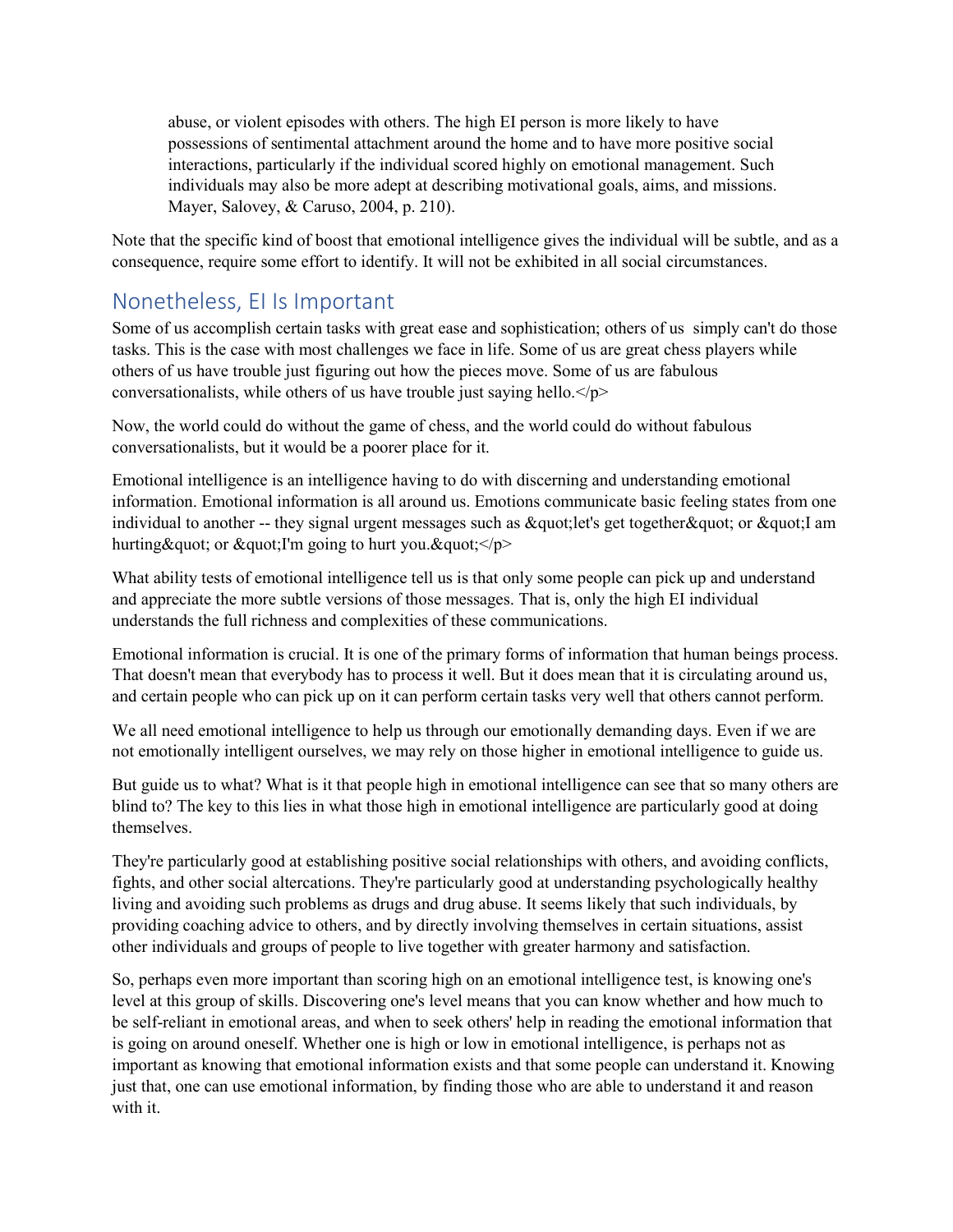This is the information age. All of us are dependent on information and using it wisely. The advent of the ability model of emotional intelligence enriches our knowledge of the information surrounding us -- it tells us emotional information is there and that some people can see it and use it. The model encourages all of us to use emotional information wisely -- whether through our own direct understanding, or through the assistance of those who do understand.

# <span id="page-10-0"></span>How Did the Term *Emotional Intelligence* Take on so Many Different Meanings?

### <span id="page-10-1"></span>Introduction

J. D. Mayer addressed the question of how the term *emotional intelligence* took on so many different meanings in the introductory chapter to the edited book, "Emotional Intelligence in Everyday Life" (Ciarrochi, Forgas & Mayer, 2001). This is a *very* brief synopsis of the relevant portion of the chapter, entitled, "A Field Guide to Emotional Intelligence" (Mayer, 2001) which appeared in the first edition of the book.

### <span id="page-10-2"></span>**Synopsis**

The chapter begins with the point that, at the time lead up to the publication of the chapter (as is the case still today), there are many uses of the term *emotional intelligence,* and many experts, self-proclaimed and otherwise, working within the field. Only some uses of the term, however, possess scientific meaning, and only some experts really study emotional intelligence.

In the chapter, Mayer traces the diverse uses of the term *emotional intelligence* to the best-selling book by Daniel Goleman, entitled *Emotional Intelligence*.

In early 1995, Dan Goleman, then a journalist with the New York Times, became familiar with the term from the two 1990 articles published on emotional intelligence by Mayer and Salovey. Dr. Goleman contacted the authors and let them know he would like to use the term for the title of his forthcoming book, and asked their permission to do so, which they granted.

As it turned out, however, the title switch was a rather late development in the book. Dan Goleman's book was on social and emotional learning (as the working titles for his manuscript reflected). Using the term emotional intelligence was ( as Mayer remembers his conversation with Goleman) a suggestion made by Dan's editor to liven up the book and attract attention to it. The book also covered character education in education. Goleman broadened the definition Mayer and Salovey had given to cover the far broader contents of his book as it had been developed.

Dan Goleman's book became a worldwide success. Because he used such a broad definition of the term (encompassing, essentially, the fields of social and emotional learning, areas of intelligence research, and character education) many researchers and practitioners in diverse areas of psychology and education could readily imagine their own work as relevant to the term. The huge success of the book *Emotional Intelligence* also meant good deal of the public was highly interested in the topic.

Psychologists and practitioners found that, by aligning their own research with the term emotional intelligence, they could generate an extra degree of interest in what they were doing. As various psychologists and practitioners aligned their work with the ideas in the book *Emotional Intelligence,* the term took on a multitude of meanings—many of which had little or nothing to do either with emotion or with intelligence!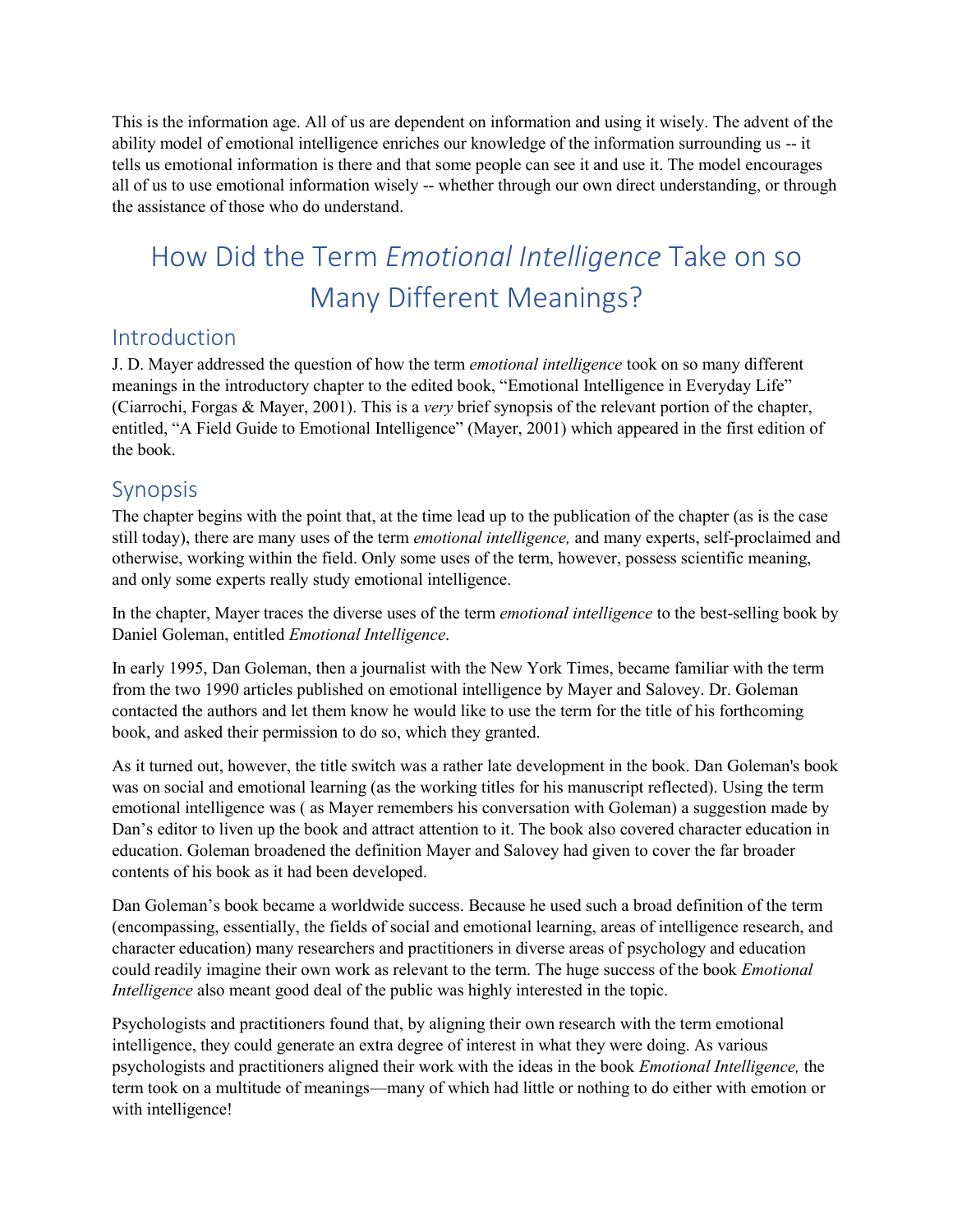## <span id="page-11-0"></span>Postscript

Later, the confusion around the term emotional intelligence led Mayer, Salovey & Caruso (1997; 2000) to introduce the term "mixed models of emotional intelligence" to refer to these aligned and diverse research areas. They also distinguished their own work by relabeling it the *four-branch* or *ability model* of emotional intelligence, to emphasize that their own work focused on a mental ability to reason about emotion and emotional meanings.

## Emotional Intelligence as a Part of Personality

## <span id="page-11-2"></span><span id="page-11-1"></span>Why Study Emotional Intelligence Together with Personality Psychology?

There are several reasons to understand emotional intelligence and personality together. Emotional intelligence is a part of human personality, and personality provides the context in which emotional intelligence operates.

Emotional intelligence can be considered a mental ability that involves the ability to reason validly with emotional information, and the action of emotions to enhance thought.

Personality can be defined as a person's pattern of internal experience and social interaction that arises from the action of that individual's major psychological subsystems. Major psychological subsystems involve emotion, cognition, and the self, among others . ...for more, see Mayer, 2015.

There are a number of key reasons to understand this relationship:

- To promote a better understanding what emotional intelligence (e.g., a mental ability inside, or, a part of, personality). Placing emotional intelligence in its psychological context—as a part of personality—allows one to compare and contrast it with different parts of personality: those parts that are similar, those that are related, and, those that are different. For example, most recently, abilitybased emotional intelligence has been recast as a broad intelligence (akin to verbal, spatial, or perceptual-organizational intelligences) that operates within the knowledge guidance area of personality (see Mayer, Caruso & Salovey, 2016).
- If a person's ultimate aim is to understand a target variable -- such as aggression or problem behavior -- understanding the personality system as a whole can help link EI with other relevant parts of personality for empirical study.
- Understanding EI as a part of the broader personality system also can alert researchers as to what parts of personality may influence EI, increase its effects, or lower them.
- Considerable research exists as to how personality's parts are expressed. Understanding that EI is part of personality indicates a great deal about how it will be expressed.
- <span id="page-11-3"></span>• The field of personality psychology is undergoing a renaissance today.

## What Does Emotional Intelligence Predict?

## <span id="page-11-4"></span>What do Personality Traits Predict?

Emotional intelligence can be used to make meaningful and interesting predictions to a person's life outcomes. Unfortunately, some misleading claims also have been made about emotional intelligence and what it predicts, particularly surrounding the 1995 popularization of the concept.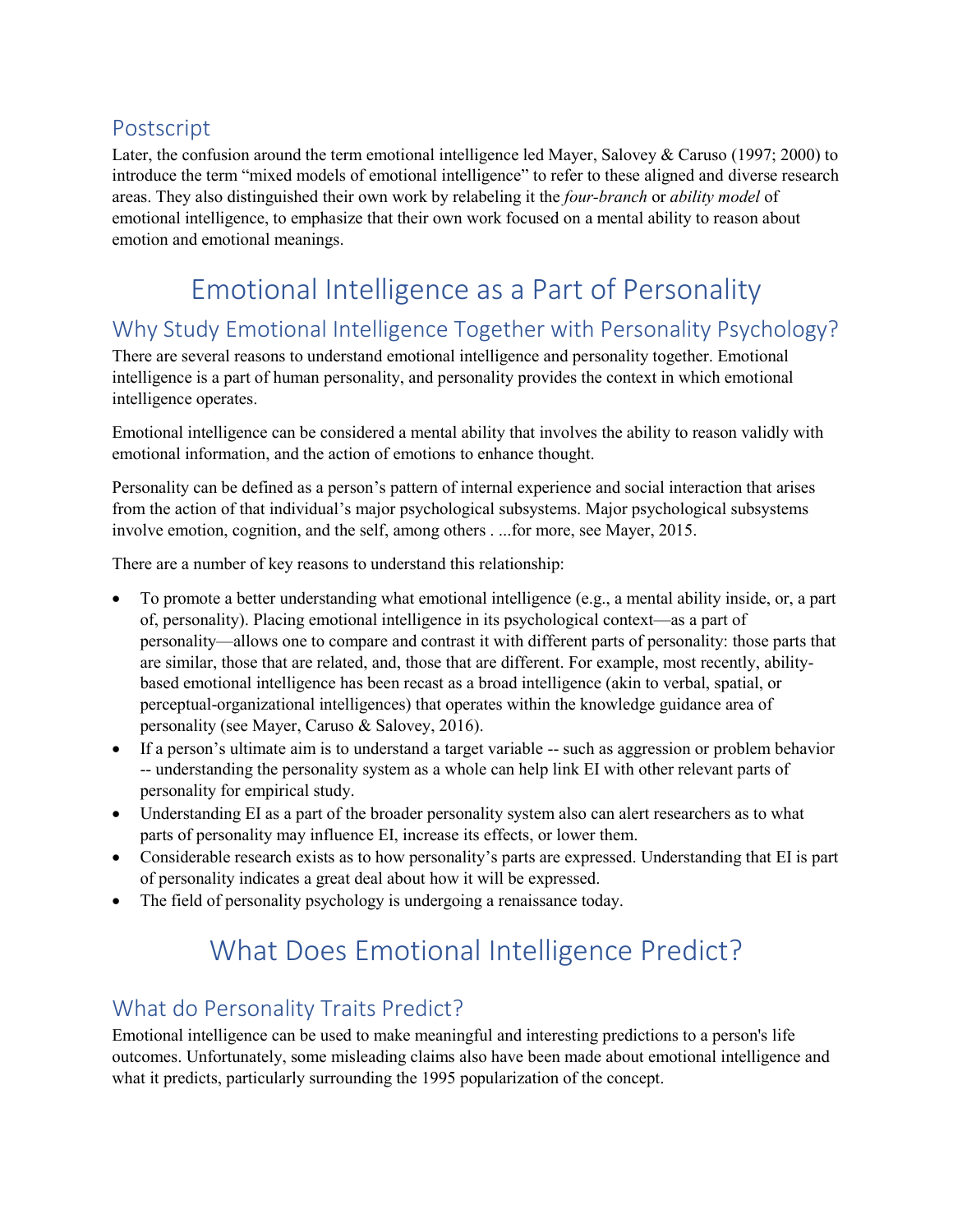Various journalists made =misleading claims about the importance of emotional intelligence in the mid-1990's. One of these erroneous claims, for example, was that emotional intelligence "the best predictor of success in life."

My purpose is not to embarrass any journalist(s) here and so I have chosen not to cite the individual sources I quote here, but I have documented that and numerous other statements I regard as highly problematic in a number of articles I have written on the topic, for example, in Cobb & Mayer (2000), Mayer (1999), and Mayer & Cobb (2000), as well as in passing elsewhere. My colleagues and I never made such claims for emotional intelligence—and indeed, we were among the first to point out and criticize such claims. In addition to the foregoing articles, I spoke up strongly in a number of interviews with journalists to try to correct misunderstandings of the area in this regard—and other journalists have tried to set the record straight as well. See also, for example, the article *Promotional Intelligence* (Murphy Paul, 1999).

Some advocates of emotional intelligence have been disappointed that my colleagues and I have not been more supportive of the stronger claims made for emotional intelligence. (See the "Controversies" section of this website).

## <span id="page-12-0"></span>What Does EI Predict?

To understand and evaluate the influence of emotional intelligence, it helps to know something about how the parts of personality influence a person's life in general. Most parts of personality exert a slow but consistent influence on a person's social interactions and environment more generally.

For example, a given personality trait, such as extraversion, typically accounts for between 9% and 16% of the variance of a single act, such as deciding to go to a party. The idea is that, because many personality qualities are consistent over time, these traits exert influence over the individual's actions and behaviors for very long periods of time, and that over those periods of time, they influence the person's social development and attainments.

Psychologists typically assess the influence of a personality trait according to the percentage degree to which it accounts for a person's deviation from average. For example, imagine a high school in which the average grade is a *B*. Assuming the grades are normally distributed, many students frequently obtain B grades. Sometimes, however, letter grades of C and A are given (and sometimes D, and F, too). Now let's assume that a student obtains a grade average of A.

The question is, to what degree is general intelligence responsible for that student's higher grade? To answer the question, a researcher first correlates general intelligence and grade-point average across the students. A correlation is obtained of, say,  $r = .50$ . Square that correlation (.25), and that provides the proportion of variance explained. When multiplied by a hundred, the percentage of variance explained in grades accounted for by general intelligence is obtained...25%.

This is a slight simplification, as one is typically dealing with percentage explained of squared deviation units, but it conveys the general idea.

## <span id="page-12-1"></span>A Focus on Emotional Intelligence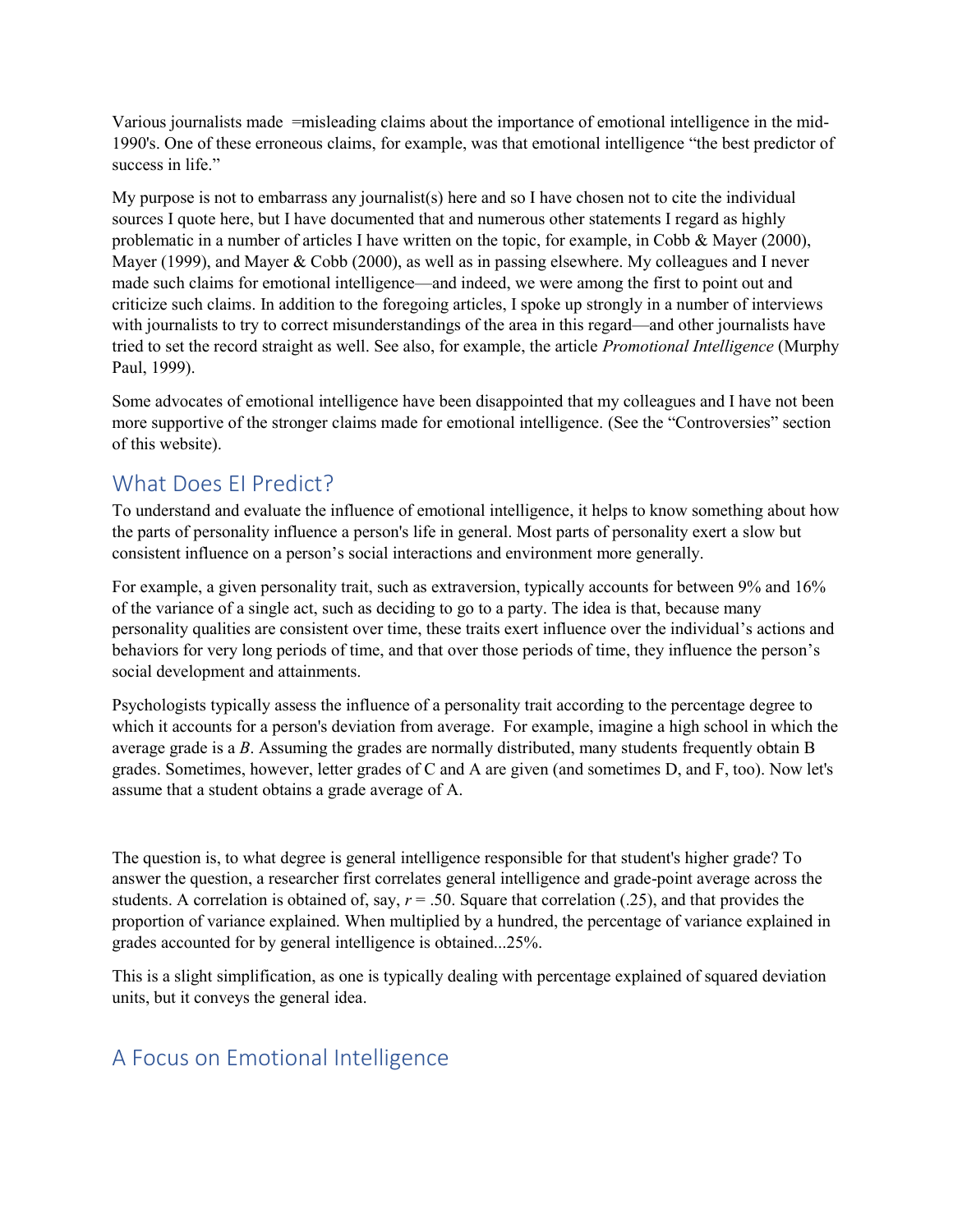To fully review the findings obtained with ability measures of emotional intelligence and life outcomes is beyond the scope of this web page. What follows below is a suggestive and general summary. For a more detailed, comprehensive, and documented review of findings regarding emotional intelligence (as an ability), see either of the 2008 reviews of Mayer, Roberts & Barsade (2008) or Mayer, Salovey & Caruso (2008), and for more recent, independent takes on the subject, consult the 2016 special issue on emotional intelligence of the journal *Emotion Review.* 

- Emotional Intelligence (measured as an ability) is Distinct From Other Commonly-Measured Variables Related to Personality and Intelligence.
	- o Emotional intelligence has rather low test-to-test correlations with scales of other types of intelligence (e.g.,  $r = .00$  to .35).
	- o Emotional intelligence has rather low test-to-test correlations with scales of social and emotional traits (e.g., *r* = .00 to .35) (including self-judged/mixed model scales of emotional intelligence).
- People with higher emotional intelligence are likely to have better social support, and fewer problematic interactions with others.
- People higher in emotional intelligence are less likely to abuse drugs and alcohol.
- People higher in emotional intelligence are more satisfied with their social networks and appear to receive more social support.
- People higher in emotional intelligence seemed to more successfully avoid interpersonal arguments and fights.
- The individual is better able to avoid drug problems, arguments, and interpersonal violence. These predictive relationships are at levels that are customary for personality variables.

Note that there is nothing unique about the *size* of these effects relative to the influences of other personality traits. What is unique about the measurement and effects, however, is that because we strictly adhere to measuring emotional intelligence as an ability, test-takers cannot fake high ability—even under high-stakes testing—because you cannot fake knowing answers to questions you don't know the answer to—beyond guessing, anyway.

That said, because high emotional intelligence involves the more successful resolution of personal conflict and lower levels of aggression, it is a highly desirable, and, often, personally-important valuable, an important attribute to possess.

## <span id="page-13-0"></span>Glossary of Terms Useful Here

## <span id="page-13-1"></span>General Psychological Terms

<span id="page-13-2"></span>Personality trait: a relatively consistent characteristic that a person exhibits in different situations. Examples of traits include: emotional intelligence, need for achievement, optimism.

## <span id="page-13-3"></span>Concepts Related to Emotional Intelligence

Emotional intelligence can be compared and contrasted with a number of other parts of personality. These other parts are distinct from emotional intelligence both conceptually and empirically. That means that each part has a definition that is distinct from emotional intelligence. Moreover, although a person may be high in emotional intelligence, they may be high or low in many of these other characteristics.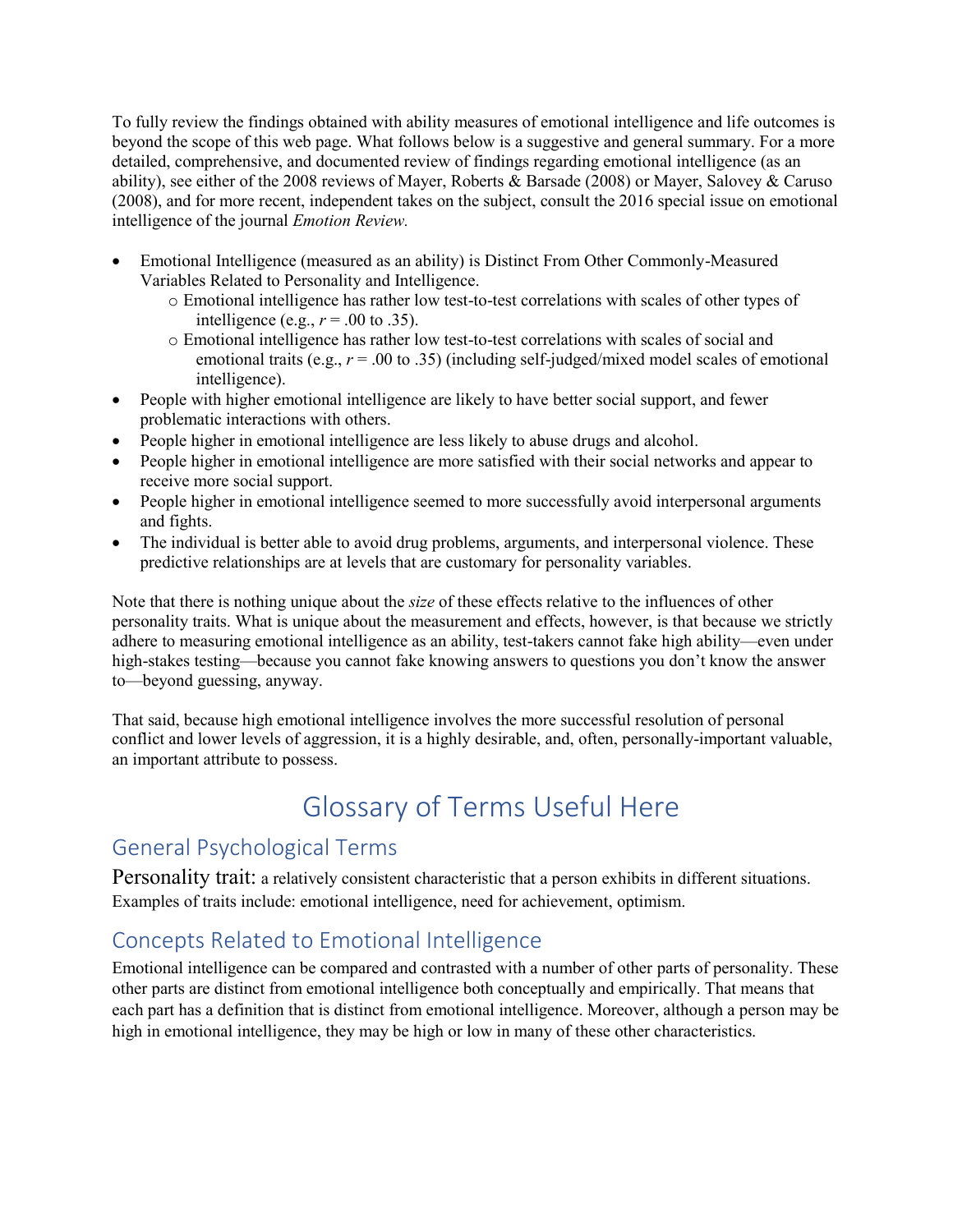<span id="page-14-0"></span>Mixed models of emotional intelligence: these models describe a conception of emotional intelligence that includes not only mental abilities related to intelligence and emotion, but also other personality dispositions and traits such as motives, sociability and warmth.

<span id="page-14-1"></span>Empathy: including a feeling for others, sympathetic reactions to their feelings, and imaginative involvement in how the other person might be feeling.

<span id="page-14-2"></span>Emotional self-efficacy: a person's belief that he or she possesses empathy and assertiveness as well as elements of social intelligence, personal intelligence, and ability emotional intelligence.

<span id="page-14-3"></span>Socio-emotional effectiveness or competence: an individual's capacity to navigate the social world in an effective manner, accomplishing his or her goals as needed.

<span id="page-14-4"></span>Socio-emotionally effective behavior: the observable acts of the individual the lead to emotional and social effectiveness of interactions with others.

### <span id="page-14-5"></span>Other Terms

<span id="page-14-6"></span>Connecting Emotion, Motivation, and Intelligence

<span id="page-14-7"></span>Interest: a motivational urge to pursue learning about a topic.

<span id="page-14-8"></span>Curiosity: a motivational and emotional urge to explore and understand ideas.

<span id="page-14-9"></span>Intrinsic Intellectuality: one term (of several, e.g., need for cognition) that describes a person's generally intellectual orientation.

<span id="page-14-10"></span>For a more in-depth discussion of these terms, please see: Mayer & Ciarrochi, 2006a).

## Reference(s) Cited on this Web Page

- Cobb, C., & Mayer, J. D. (2000). Emotional intelligence: What the research says. *Educational Leadership, 58,* 14-18. [Reprinted in Duffy, K. G. (Ed.). *Annual Editions: Psychology 02/03 (32nd Edition),* pp. 113-117. Guilford, CT: McGraw-Hill/Duskin].
- Mayer, J. D. (September, 1999). Emotional Intelligence: Popular or scientific psychology? *APA Monitor, 30,* 50. [*Shared Perspectives* column] Washington, DC: American Psychological Association.
- Mayer, J. D. (2001). A field guide to emotional intelligence. In J. Ciarrochi, J. P. Forgas, & J. D. Mayer, *Emotional Intelligence in Everyday Life.* Philadelphia, PA: Psychology Press.
- Mayer, J. D. (2005). A tale of two visions: Can a new view of personality help integrate psychology? *American Psychologist, 60,* 294-307.
- Mayer, J. D. (2015). The personality systems framework: Current theory and development. *Journal of Research in Personality, 56,* 4-14.
- Mayer, J.D., Caruso, D. R., & Salovey, P. (2016). The ability model of emotional intelligence: Principles and updates. *Emotion Review, 8,* 1-11. DOI: 10.1177/1754073916639667